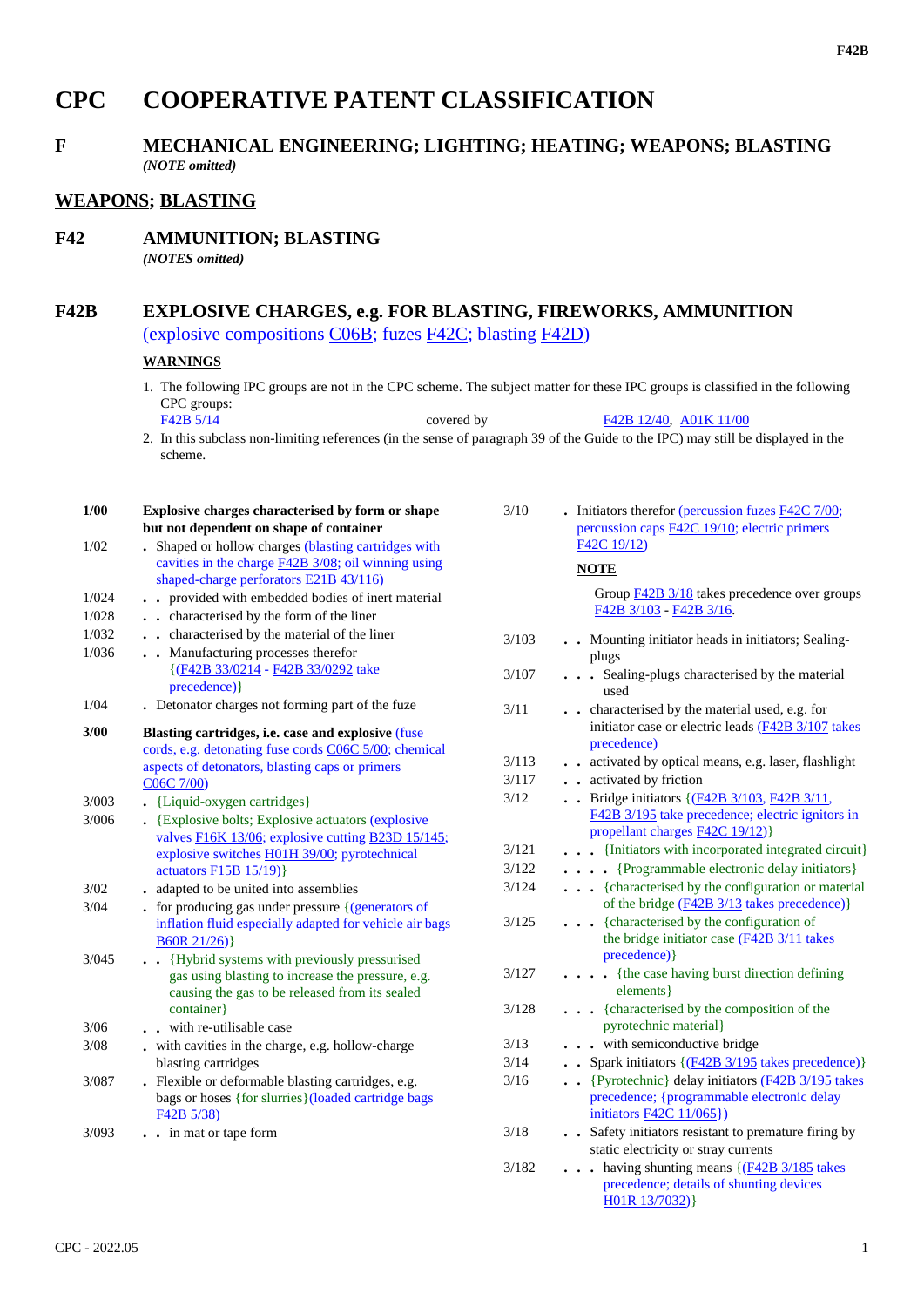| 3/185 | having semi-conductive {means, e.g.} sealing                                                                                                                         |
|-------|----------------------------------------------------------------------------------------------------------------------------------------------------------------------|
|       | plugs                                                                                                                                                                |
| 3/188 | having radio-frequency filters {, e.g. containing<br>ferrite cores or inductances (F42B 3/185 takes<br>precedence) }                                                 |
| 3/192 | . . designed for neutralisation on contact with water                                                                                                                |
| 3/195 | . Manufacture                                                                                                                                                        |
| 3/198 | of electric initiator heads {e.g., testing,                                                                                                                          |
|       | machines }                                                                                                                                                           |
| 3/22  | . Elements for controlling or guiding the detonation<br>wave, e.g. tubes (using inert bodies embedded in<br>shaped or hollow charges F42B 1/024)                     |
| 3/24  | . Cartridge closures or seals (top closures for shotgun<br>ammunition cartridges <b>F42B</b> 7/12)                                                                   |
| 3/26  | Arrangements for mounting initiators; Accessories                                                                                                                    |
|       | therefor, e.g. tools                                                                                                                                                 |
| 3/28  | . Cartridge cases characterised by the material used,                                                                                                                |
|       | e.g. coatings (for initiator cases <b>F42B</b> 3/11)                                                                                                                 |
| 4/00  | Fireworks, i.e. pyrotechnic devices for amusement,                                                                                                                   |
|       | display, illumination or signal purposes (signalling                                                                                                                 |
|       | by explosives G08B; advertising by fireworks                                                                                                                         |
|       | G09F 13/46; {signalling by pyrotechnics in railway                                                                                                                   |
|       | systems $B61L 5/20$ )                                                                                                                                                |
| 4/02  | . in cartridge form, i.e. shell, propellant and primer                                                                                                               |
| 4/04  | . Firecrackers                                                                                                                                                       |
| 4/06  | . Aerial display rockets (rockets in general                                                                                                                         |
|       | F42B 15/00)                                                                                                                                                          |
| 4/08  | . . characterised by having vanes, wings, parachutes<br>or balloons                                                                                                  |
| 4/10  | . . characterised by having means to separate article<br>or charge from casing without destroying the<br>casing                                                      |
| 4/12  | . Parachute or flare separation                                                                                                                                      |
| 4/14  | . . characterised by having plural successively-<br>ignited charges                                                                                                  |
| 4/16  | Hand-thrown impact-exploded noise makers; {Other<br>noise-makers generating noise via a pyrotechnic<br>charge}(cap pistols F41C 3/06)                                |
| 4/18  | . Simulations, e.g. pine cone, house that is destroyed,<br>warship, volcano                                                                                          |
| 4/20  | . characterised by having holder or support other than<br>casing, e.g. whirler or spike support {(supports for<br>flares or torches $F42B 4/26$ }                    |
| 4/22  | . characterised by having means to separate article or<br>charge from casing without destroying the casing (in<br>aerial display rockets <b>F42B 4/10</b> )          |
| 4/24  | characterised by having plural successively-ignited<br>charges (in aerial display rockets F42B 4/14)                                                                 |
| 4/26  | . Flares; Torches {(mines for practice or training)<br>containing flares or illuminating charges F42B 8/28;<br>projectiles of illuminating type <b>F42B 12/42</b> )} |
| 4/28  | Parachute flares (F42B 4/12 takes precedence)<br>$\ddotsc$                                                                                                           |
| 4/30  | . Manufacture                                                                                                                                                        |
|       |                                                                                                                                                                      |
| 5/00  | Cartridge ammunition, e.g. separately-loaded<br>propellant charges (shotgun ammunition F42B 7/00;<br>practice or training ammunition <b>F42B 8/00</b> ; missiles     |
|       | therefor F42B 12/00, F42B 14/00, F42B 15/00)                                                                                                                         |
| 5/02  | . Cartridges, i.e. cases with charge and missile                                                                                                                     |
| 5/025 | {characterised by the dimension of the case or the<br>missile }                                                                                                      |

5/03 **. .** containing more than one missile

| 5/035  | . {the cartridge or barrel assembly having a<br>plurality of axially stacked projectiles each<br>having a separate propellant charge}                                                                          |
|--------|----------------------------------------------------------------------------------------------------------------------------------------------------------------------------------------------------------------|
| 5/045  | - of telescopic type $(F42B 5/184)$ takes precedence)                                                                                                                                                          |
| $5/05$ | for recoilless guns (recoilless guns using a                                                                                                                                                                   |
|        | counter-projectile to balance recoil F41A 1/10)                                                                                                                                                                |
| 5/067  | Mounting or locking missiles in cartridge cases<br>$\ddot{\phantom{a}}$<br>(F42B 5/18 takes precedence)                                                                                                        |
| 5/073  | using an auxiliary locking element<br>$\ddot{\phantom{0}}$<br>$\ddot{\phantom{0}}$                                                                                                                             |
| 5/08   | modified for electric ignition<br>$\ddot{\phantom{0}}$                                                                                                                                                         |
| 5/10   | with self-propelled bullet                                                                                                                                                                                     |
| 5/105  | {propelled by two propulsive charges, the<br>rearwardly situated one being separated from<br>the rest of the projectile during flight or in the<br>barrel; Projectiles with self-ejecting cartridge<br>cases } |
| 5/145  | for dispensing gases, vapours, powders, particles<br>or chemically-reactive substances (from<br>projectiles <b>F42B</b> 12/46)                                                                                 |
| 5/15   | • for creating a screening or decoy effect, e.g.<br>using radar chaff or infra-red material (infra-<br>red flares $F42B$ 4/26)                                                                                 |
| 5/155  | Smoke-pot projectors, e.g. arranged on<br>$\sim$ $\sim$ $\sim$<br>vehicles                                                                                                                                     |
| 5/16   | - characterised by composition or physical<br>dimensions or form of propellant charge,                                                                                                                         |
|        | {with or without projectile,} or powder<br>(chemical composition C06B; {F42B 5/24 takes<br>precedence})                                                                                                        |
| 5/18   | Caseless ammunition; Cartridges having<br>$\ddot{\phantom{0}}$<br>combustible cases                                                                                                                            |
| 5/181  | {consisting of a combustible casing wall and a<br>metal base; Connectors therefor}                                                                                                                             |
| 5/182  | • {Caseless cartridges characterised by their<br>shape}                                                                                                                                                        |
| 5/184  | . . telescopic                                                                                                                                                                                                 |
| 5/188  | . Manufacturing processes therefor                                                                                                                                                                             |
| 5/192  | . Cartridge cases characterised by the material<br>{of the casing wall (cartridge bags F42B 5/38)}                                                                                                             |
| 5/196  | $\cdots$ Coatings                                                                                                                                                                                              |
| 5/24   | for cleaning; for cooling; for lubricating $\{$ ; for<br>wear reducing}                                                                                                                                        |
| 5/26   | Cartridge cases (F42B 5/18 takes precedence {;<br>manufacturing of cartridge cases <b>B21K 21/04</b> })                                                                                                        |
| 5/28   | of metal {, i.e. the cartridge-case tube is of metal}                                                                                                                                                          |
| 5/285  | . formed by assembling several elements                                                                                                                                                                        |
| 5/29   | wound from sheets or strips                                                                                                                                                                                    |
| 5/295  | coated                                                                                                                                                                                                         |
| 5/297  | . with plastics                                                                                                                                                                                                |
| 5/30   | $\bullet$ of plastics $\{$ , i.e. the cartridge-case tube is of<br>plastics }                                                                                                                                  |
| 5/307  | formed by assembling several elements                                                                                                                                                                          |
| 5/313  | all elements made of plastics<br>$\ddot{\phantom{0}}$                                                                                                                                                          |
| 5/32   | . for rim fire                                                                                                                                                                                                 |
| 5/34   | with provision for varying the length                                                                                                                                                                          |
| 5/36   | modified for housing an integral firing-cap<br>$\ddot{\phantom{0}}$                                                                                                                                            |
| 5/38   | Separately-loaded propellant charges, e.g. cartridge<br>bags {(F42B 5/16, F42B 5/192 take precedence)}                                                                                                         |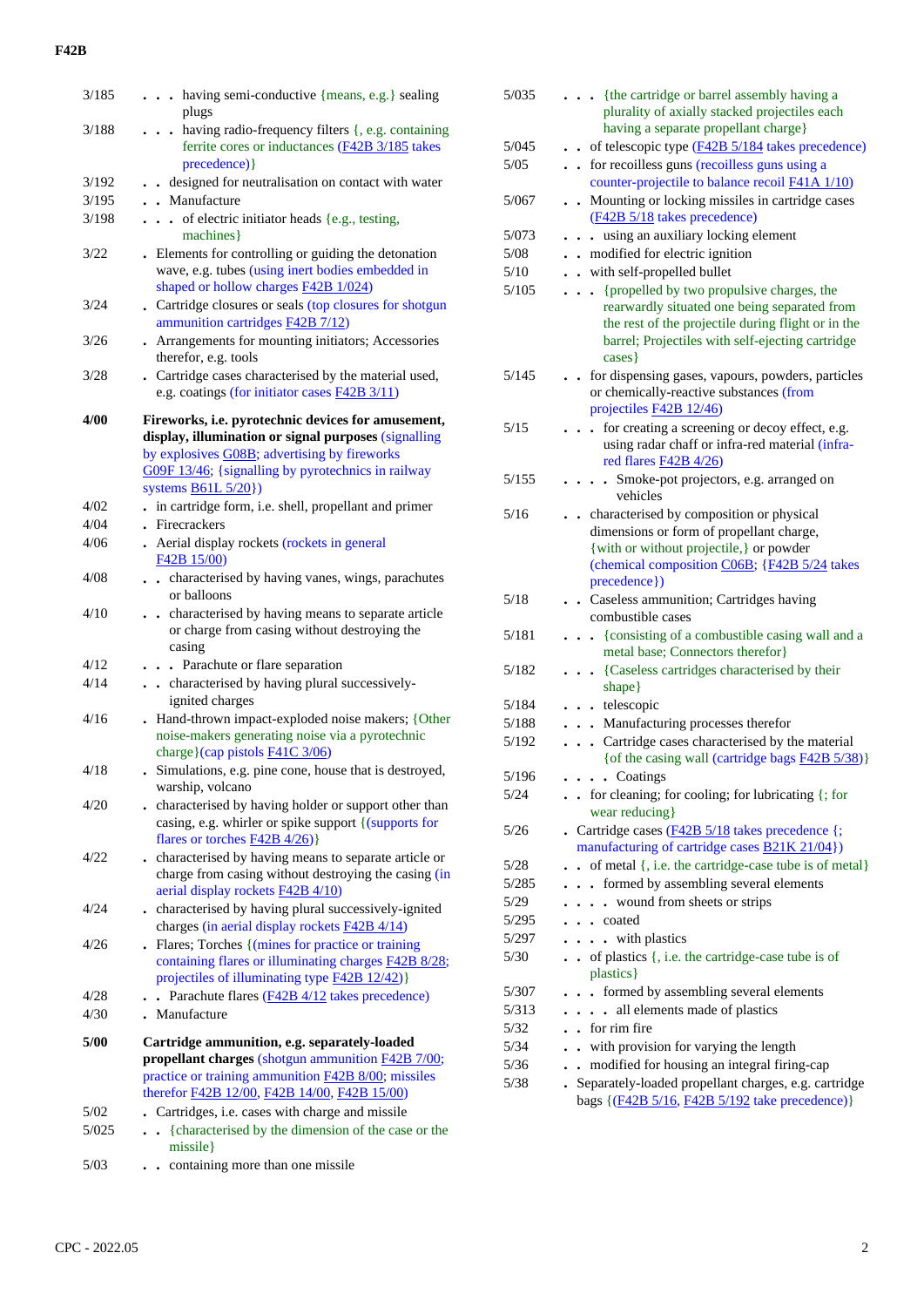| 6/00   | Projectiles or missiles specially adapted for                                 | 10/00  |
|--------|-------------------------------------------------------------------------------|--------|
|        | projection without use of explosive or combustible                            |        |
|        | propellant charge, e.g. for blow guns, bows                                   |        |
|        | or crossbows, hand-held spring or air guns                                    |        |
|        | (for delivering hypodermic charges <b>F42B 12/54</b> ;                        |        |
|        | projectiles or missiles incorporating springs as the                          |        |
|        | projecting means <b>F41B</b> 7/02; {Arrows or darts for                       | 10/02  |
|        | dispensing materials, for producing chemical or                               | 10/025 |
|        | physical reaction, or for signalling F42B 12/362})                            |        |
| 6/003  | $\bullet$ {Darts}                                                             | 10/04  |
| 6/006  | • {Projectiles for electromagnetic or plasma guns}                            | 10/06  |
| 6/02   | . Arrows; Crossbow bolts; Harpoons for hand-held                              | 10/08  |
|        | spring or air guns                                                            | 10/10  |
| 6/04   | . Archery arrows (F42B 6/08, F41B 5/06,                                       |        |
|        | ${F42B 12/362}$ take precedence)                                              | 10/12  |
| 6/06   | . Tail ends, e.g. nocks, fletching                                            |        |
| 6/08   | Arrow heads; Harpoon heads                                                    | 10/14  |
| 6/10   | • Air gun pellets {; Ammunition for air guns, e.g.                            |        |
|        | propellant-gas containers}                                                    | 10/143 |
|        |                                                                               | 10/146 |
| 7/00   | <b>Shotgun</b> ammunition                                                     |        |
| 7/02   | . Cartridges, i.e. cases with propellant charge and                           |        |
|        | missile                                                                       | 10/16  |
| 7/04   | . . of pellet type                                                            | 10/18  |
| 7/043  | {with shot-scattering means}                                                  | 10/20  |
| 7/046  | {Pellets or shot therefor}                                                    |        |
| 7/06   | $\bullet$ with cartridge case of plastics $\{(\underline{F42B 5/30})\}$ takes | 10/22  |
|        | precedence) }                                                                 | 10/24  |
| 7/08   | . . Wads, {i.e. projectile or shot carrying devices,}                         | 10/26  |
|        | therefor                                                                      |        |
| 7/10   | . . Ball or slug shotgun cartridges                                           |        |
| 7/12   | . Cartridge top closures, i.e. for the missile side                           | 10/28  |
|        | (closures for blasting cartridges F42B 3/24)                                  | 10/30  |
| 8/00   | Practice or training ammunition                                               | 10/32  |
| 8/02   | Cartridges {(F41A 33/02, F42B 7/12 take                                       |        |
|        | precedence) }                                                                 | 10/34  |
| 8/04   | . Blank cartridges, i.e. primed cartridges without                            | 10/36  |
|        | projectile but containing an explosive or                                     | 10/38  |
|        | combustible powder charge                                                     |        |
| 8/06   | . . for cap-firing pistols                                                    | 10/40  |
| $8/08$ | . . Dummy cartridges, i.e. inert cartridges containing                        |        |
|        | neither primer nor explosive or combustible                                   | 10/42  |
|        | powder charge                                                                 | 10/44  |
| 8/10   | . . with sub-calibre adaptor                                                  |        |
| 8/12   | Projectiles or missiles $(F42B 10/48, F42B 12/36,$                            | 10/46  |
|        | F42B 19/36 take precedence)                                                   |        |
| 8/14   | . . disintegrating in flight or upon impact                                   | 10/48  |
|        | <b>NOTE</b>                                                                   |        |
|        |                                                                               |        |
|        | Group F42B 8/14 takes precedence over                                         |        |
|        | groups F42B 8/18 - F42B 8/26                                                  |        |
| 8/16   | containing an inert filler in powder or granular                              | 10/50  |
|        | form                                                                          | 10/52  |
| 8/18   | . Rifle grenades                                                              | 10/54  |
| 8/20   | • Mortar grenades                                                             | 10/56  |
| 8/22   | . Fall bombs                                                                  | 10/58  |
| 8/24   | . Rockets                                                                     | 10/60  |
| 8/26   | • Hand grenades                                                               |        |
| 8/28   | Land or marine mines; Depth charges                                           | 10/62  |
|        |                                                                               | 10/64  |

| Means for influencing, e.g. improving, the<br>aerodynamic properties of projectiles or missiles;<br>Arrangements on projectiles or missiles for<br>stabilising, steering, range-reducing, range-<br>increasing or fall-retarding (F42B 6/00 takes |
|---------------------------------------------------------------------------------------------------------------------------------------------------------------------------------------------------------------------------------------------------|
| precedence)                                                                                                                                                                                                                                       |
| • Stabilising arrangements                                                                                                                                                                                                                        |
| • {using giratory or oscillating masses for                                                                                                                                                                                                       |
| stabilising projectile trajectory}                                                                                                                                                                                                                |
| using fixed fins $(F42B 10/22)$ takes precedence)<br>$\ddot{\phantom{a}}$                                                                                                                                                                         |
| . Tail fins                                                                                                                                                                                                                                       |
| . Flechette-type projectiles                                                                                                                                                                                                                      |
| . the fins being formed in the barrel by<br>deformation or the projectile body                                                                                                                                                                    |
| . using fins longitudinally-slidable with respect to<br>the projectile or missile                                                                                                                                                                 |
| . using fins spread or deployed after launch, e.g.<br>after leaving the barrel                                                                                                                                                                    |
| $\bullet$ $\bullet$ {Lattice or grid fins}                                                                                                                                                                                                        |
| {Fabric fins, i.e. fins comprising at least one<br>spar and a fin cover made of flexible sheet<br>material }                                                                                                                                      |
| . Wrap-around fins                                                                                                                                                                                                                                |
| . . using a longitudinally slidable support member                                                                                                                                                                                                |
| . . deployed by combustion gas pressure, or by                                                                                                                                                                                                    |
| pneumatic or hydraulic forces                                                                                                                                                                                                                     |
| . Projectiles of cannelured type                                                                                                                                                                                                                  |
| . . with inclined grooves                                                                                                                                                                                                                         |
| $\cdot$ using spin ( $\frac{F42B}{10/04}$ , $\frac{F42B}{10/12}$ ,                                                                                                                                                                                |
| F42B 10/14, F42B 10/24, F42B 14/02 take<br>precedence)                                                                                                                                                                                            |
| induced by gas action                                                                                                                                                                                                                             |
| using rocket motor nozzles                                                                                                                                                                                                                        |
| . Range-reducing or range-increasing arrangements;<br>Fall-retarding means                                                                                                                                                                        |
| • Tubular projectiles                                                                                                                                                                                                                             |
| . Ring-foil projectiles                                                                                                                                                                                                                           |
| Range-increasing arrangements (F42B 10/34,                                                                                                                                                                                                        |
| F42B 14/06 {and F42B 15/105} take precedence)                                                                                                                                                                                                     |
| . . with combustion of a slow-burning charge, e.g.<br>fumers, base-bleed projectiles                                                                                                                                                              |
| Streamlined projectiles                                                                                                                                                                                                                           |
| Boat-tails specially adapted for drag<br>$\ddot{\phantom{a}}$<br>reduction                                                                                                                                                                        |
| · Streamlined nose cones; Windshields;<br>Radomes {(F42B 12/105 takes precedence)}                                                                                                                                                                |
| . Range-reducing, destabilising or braking<br>arrangements, {e.g. impact-braking<br>arrangements }; Fall-retarding means,<br>{e.g. balloons, rockets for braking or fall-<br>retarding}(F42B 10/34 takes precedence)                              |
| Brake flaps {, e.g. inflatable}                                                                                                                                                                                                                   |
| . Nose cones                                                                                                                                                                                                                                      |
| • Spin braking means                                                                                                                                                                                                                              |
| of parachute {or paraglider} type                                                                                                                                                                                                                 |
| of rotochute type                                                                                                                                                                                                                                 |
| Steering arrangements (F42B 19/01 takes<br>precedence)                                                                                                                                                                                            |
| Steering by movement of flight surfaces                                                                                                                                                                                                           |
| . of fins                                                                                                                                                                                                                                         |
|                                                                                                                                                                                                                                                   |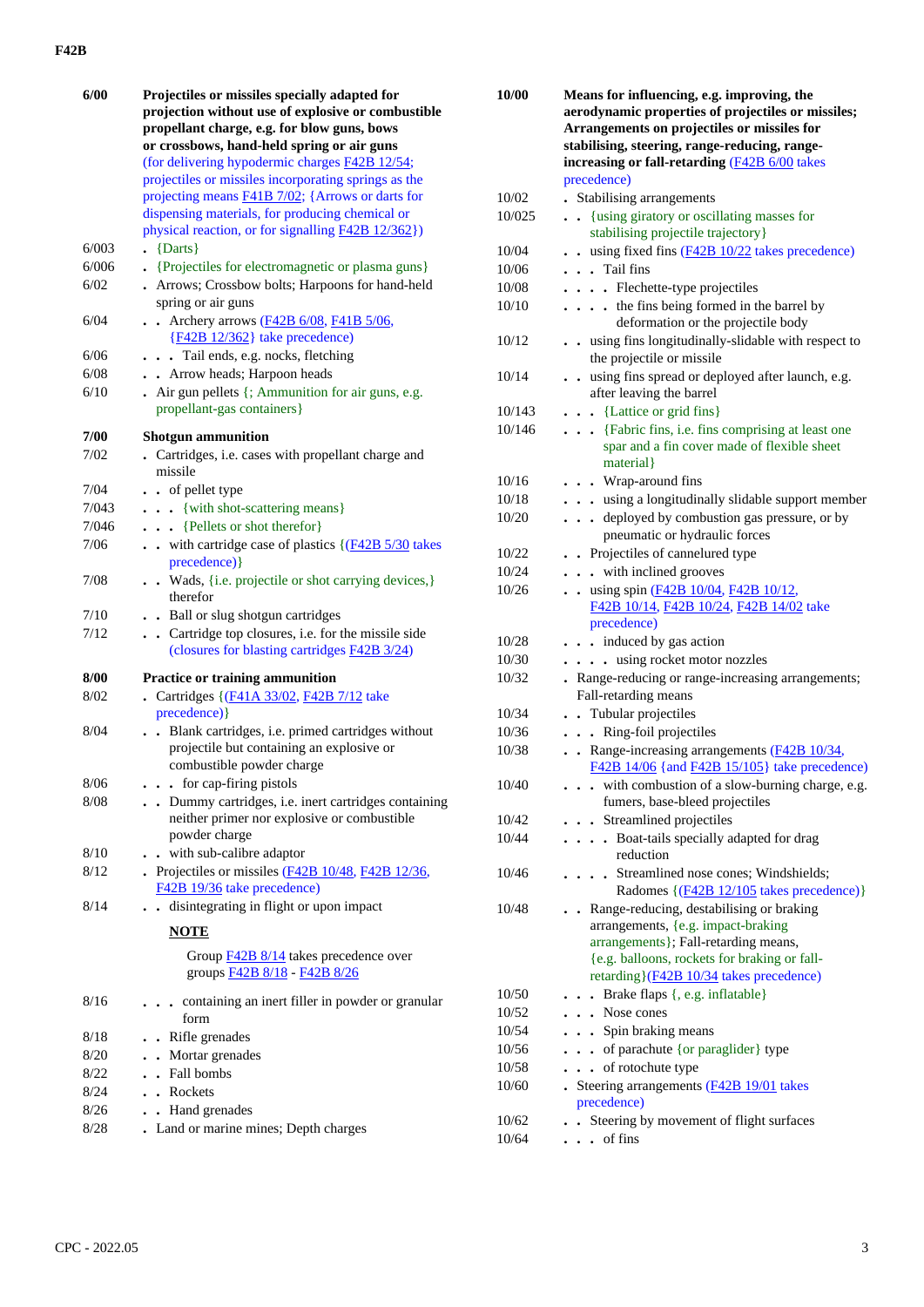| 10/66        |        | • Steering by varying intensity or direction of thrust<br>(thrust vector control of rocket engine plants<br>F02K 9/80 {; guiding or controlling apparatus<br>using jets adapted for cosmonautic vehicles<br>$B64G1/26$ })                                           |
|--------------|--------|---------------------------------------------------------------------------------------------------------------------------------------------------------------------------------------------------------------------------------------------------------------------|
|              | 10/661 | • {using several transversally acting rocket<br>motors, each motor containing an individual<br>propellant charge, e.g. solid charge}                                                                                                                                |
|              | 10/663 | {using a plurality of transversally acting<br>auxiliary nozzles, which are opened or closed<br>by valves}                                                                                                                                                           |
|              | 10/665 | {characterised by using a nozzle provided with<br>at least a deflector mounted within the nozzle}                                                                                                                                                                   |
|              | 10/666 | . {characterised by using a nozzle rotatable about<br>an axis transverse to the axis of the projectile}                                                                                                                                                             |
|              | 10/668 | {Injection of a fluid, e.g. a propellant, into the<br>$\ddot{\phantom{a}}$<br>gas shear in a nozzle or in the boundary layer<br>at the outer surface of a missile, e.g. to create a<br>shock wave in a supersonic flow}                                             |
| <b>12/00</b> |        | Projectiles, missiles or mines characterised<br>by the warhead, the intended effect, or the<br>material (F42B 6/00, F42B 10/00, F42B 14/00<br>take precedence; for practice or training F42B 8/12,<br>F42B 8/28; self-propulsion or guidance aspects<br>F42B 15/00) |
| 12/02        |        | . characterised by the warhead or the intended effect                                                                                                                                                                                                               |
| 12/04        |        | . . of armour-piercing type                                                                                                                                                                                                                                         |
| 12/06        |        | . with hard or heavy core; Kinetic energy<br>penetrators (F42B 12/16, F42B 12/74 take<br>precedence)                                                                                                                                                                |
| 12/08        |        | . with armour-piercing caps; with armoured<br>cupola                                                                                                                                                                                                                |
| 12/10        |        | with shaped or hollow charge (shaped or<br>hollow charges per se F42B 1/02 {; mines<br>having hollow charges <b>F42B 23/04</b> })                                                                                                                                   |
|              | 12/105 | {Protruding target distance or stand-off<br>$\ddot{\phantom{a}}$<br>members therefor, e.g. slidably mounted<br>(fuze aspects $F42C$ 1/14)}                                                                                                                          |
| 12/12        |        | . rotatably mounted with respect to missile<br>housing                                                                                                                                                                                                              |
| 12/14        |        | the symmetry axis of the hollow charge<br>forming an angle with the longitudinal axis<br>of the projectile                                                                                                                                                          |
| 12/16        |        | in combination with an additional projectile<br>or charge, acting successively on the target<br>{(see also F42B 12/625)}                                                                                                                                            |
| 12/18        |        | Hollow charges in tandem arrangement                                                                                                                                                                                                                                |
| 12/20        |        | . of high-explosive type (F42B 12/44 takes<br>precedence)                                                                                                                                                                                                           |
|              | 12/201 | . {characterised by target class}                                                                                                                                                                                                                                   |
|              | 12/202 | • {for attacking land area or area targets, e.g.<br>airburst}                                                                                                                                                                                                       |
|              | 12/204 | • {for attacking structures, e.g. specific<br>buildings or fortifications, ships or vehicles}                                                                                                                                                                       |
|              | 12/205 | {for attacking aerial targets}<br>$\bullet$                                                                                                                                                                                                                         |
|              | 12/207 | . {characterised by the explosive material or the<br>construction of the high explosive warhead, e.g.<br>insensitive ammunition}                                                                                                                                    |
|              | 12/208 | {characterised by a plurality of charges within                                                                                                                                                                                                                     |
|              |        | a single high explosive warhead}                                                                                                                                                                                                                                    |
| 12/22        |        | with fragmentation-hull construction                                                                                                                                                                                                                                |
| 12/24        |        | with grooves, recesses or other wall<br>weakenings {(F42B 12/26, F42B 12/28 take<br>precedence) }                                                                                                                                                                   |

| 12/26          |        |                      |                      | . the projectile wall being formed by a<br>spirally-wound element                    |
|----------------|--------|----------------------|----------------------|--------------------------------------------------------------------------------------|
| 12/28          |        |                      |                      | . the projectile wall being built from annular<br>elements                           |
| 12/30          |        |                      |                      | Continuous-rod warheads                                                              |
| 12/32          |        |                      |                      | . . the hull or case comprising a plurality of                                       |
|                |        |                      |                      | discrete bodies, e.g. steel balls, embedded                                          |
|                |        |                      |                      | therein {or disposed around the explosive                                            |
|                |        |                      |                      | charge}                                                                              |
| 12/34          |        |                      |                      | - expanding before or on impact, i.e. of dumdum or                                   |
|                |        |                      |                      | mushroom type                                                                        |
| 12/36          |        |                      |                      | - for dispensing materials; for producing chemical                                   |
|                |        |                      |                      | or physical reaction; for signalling {; for                                          |
|                |        |                      |                      | transmitting information}                                                            |
| 12/362         |        |                      |                      | {Arrows or darts (F42B 12/38 takes                                                   |
|                |        |                      |                      | precedence, having means for implantation, e.g.                                      |
|                |        |                      |                      | hypodermic projectiles <b>F42B 12/54</b> ; arrows or                                 |
|                |        |                      |                      | darts in general $F42B_6/00$ }                                                       |
| 12/365         |        |                      |                      | • {Projectiles transmitting information to a                                         |
|                |        |                      |                      | remote location using optical or electronic<br>means (F42B 12/385 takes precedence)} |
| 12/367         |        |                      |                      | {Projectiles fragmenting upon impact without                                         |
|                |        |                      |                      | the use of explosives, the fragments creating                                        |
|                |        |                      |                      | a wounding or lethal effect (practice or                                             |
|                |        |                      |                      | training projectiles disintegrating upon impact                                      |
|                |        |                      |                      | F42B 8/14; projectiles of high-explosive                                             |
|                |        |                      |                      | type with fragmentation-hull construction                                            |
|                |        |                      |                      | F42B12/22)                                                                           |
| 12/38          |        |                      |                      | of tracer type                                                                       |
| 12/382         |        |                      |                      | {emitting an electromagnetic radiation, e.g.                                         |
|                |        |                      |                      | laser beam or infra-red emission}                                                    |
| 12/385         |        |                      |                      | • {Arrow or dart carrying a radio transmitter<br>for signalling}                     |
| 12/387         |        |                      |                      | • {Passive tracers, e.g. using a reflector                                           |
|                |        |                      |                      | mounted on the projectile}                                                           |
| 12/40          |        | $\ddot{\phantom{0}}$ |                      | of target-marking, i.e. impact-indicating type                                       |
|                |        |                      |                      | (F42B 12/48, {F42B 12/50} take precedence)                                           |
| 12/42          |        |                      |                      | of illuminating type, e.g. carrying flares                                           |
| 12/44          |        |                      |                      | of incendiary type (F42B 12/46 takes                                                 |
|                |        |                      |                      | precedence)                                                                          |
| 12/46          |        |                      |                      | for dispensing gases, vapours, powders or                                            |
|                |        |                      |                      | chemically-reactive substances (F42B 12/70                                           |
|                |        |                      |                      | takes precedence)                                                                    |
| 12/48          |        |                      |                      | smoke-producing {, e.g. infrared clouds}                                             |
| 12/50          |        |                      |                      | $\cdot \cdot \cdot$ by dispersion                                                    |
| 12/52          |        |                      |                      | Fuel-air explosive devices<br>$\ddot{\phantom{a}}$                                   |
| 12/54<br>12/56 |        |                      | $\ddot{\phantom{0}}$ | by implantation, e.g. hypodermic projectiles<br>for dispensing discrete solid bodies |
|                | $\sim$ | $\ddot{\phantom{0}}$ |                      | (F42B 12/70 takes precedence)                                                        |
| 12/58          |        |                      | $\ddot{\phantom{0}}$ | Cluster or cargo ammunition, i.e. projectiles                                        |
|                |        |                      |                      | containing one or more submissiles                                                   |
|                |        |                      |                      | (F42B 12/32 takes precedence)                                                        |
| 12/60          |        |                      |                      | the submissiles being ejected radially                                               |
| 12/62          |        |                      |                      | the submissiles being ejected parallel to<br>$\ddot{\phantom{0}}$                    |
|                |        |                      |                      | the longitudinal axis of the projectile                                              |
| 12/625         |        |                      |                      | {a single submissile arranged in a                                                   |
|                |        |                      |                      | carrier missile for being launched or                                                |
|                |        |                      |                      | accelerated coaxially; Coaxial tandem<br>arrangement of missiles which are active    |
|                |        |                      |                      | in the target one after the other (with                                              |
|                |        |                      |                      | shaped or hollow charges <b>F42B 12/16</b> )}                                        |
| 12/64          |        |                      |                      | the submissiles being of shot- or                                                    |
|                |        |                      |                      | flechette-type                                                                       |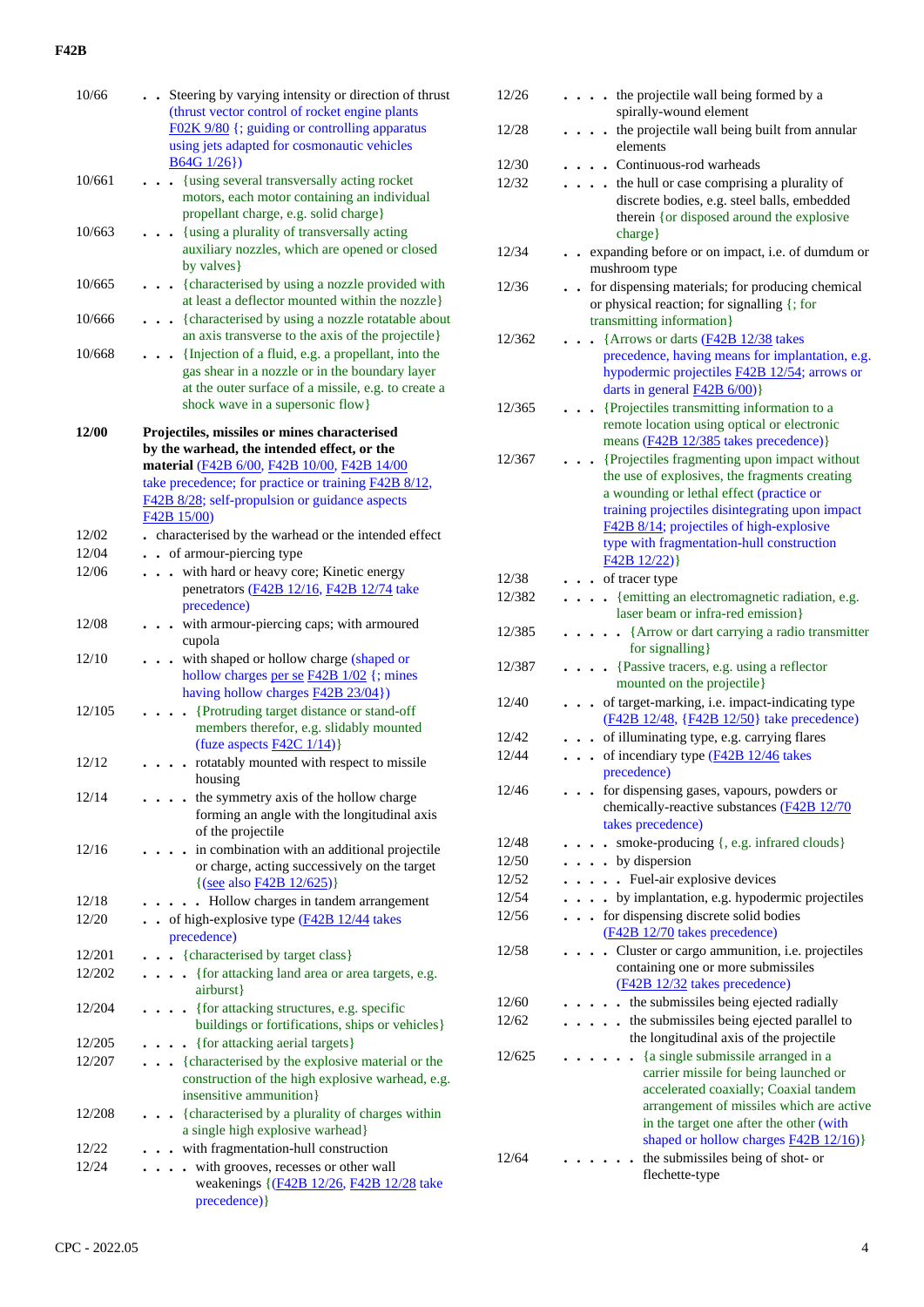| 12/66  | • Chain-shot, i.e. the submissiles being                                                               |
|--------|--------------------------------------------------------------------------------------------------------|
|        | interconnected by chains or the like                                                                   |
|        | {(ballistically deployed systems<br>for restraining persons or animals                                 |
|        | F41H13/0006)                                                                                           |
| 12/68  | Line-carrying missiles, e.g. for life-saving                                                           |
|        | (harpoons <b>F42B</b> 30/14 {, mine-clearing                                                           |
|        | snakes <b>F41H 11/14</b> })                                                                            |
| 12/70  | for dispensing radar chaff or infra-red<br>$\ddot{\phantom{0}}$                                        |
|        | material (radar-reflector targets, active                                                              |
|        | targets transmitting infra-red radiation<br>F41J 2/00; radar-reflecting surfaces                       |
|        | H01Q 15/14)                                                                                            |
| 12/72  | . characterised by the material (heat treatment for                                                    |
|        | explosive shells C21D 9/16)                                                                            |
| 12/74  | of the core or solid body                                                                              |
| 12/745 | {the core being made of plastics; Compounds<br>$\cdots$                                                |
|        | or blends of plastics and other materials, e.g.                                                        |
| 12/76  | fillers<br>. . of the casing                                                                           |
| 12/78  | of jackets for smallarm bullets {; Jacketed                                                            |
|        | bullets or projectiles}                                                                                |
| 12/80  | $\ldots$ Coatings                                                                                      |
| 12/82  | $\cdots$ $\cdots$ reducing friction                                                                    |
| 14/00  | Projectiles or missiles characterised by                                                               |
|        | arrangements for guiding or sealing them inside                                                        |
|        | barrels, or for lubricating or cleaning barrels                                                        |
| 14/02  | . Driving bands; Rotating bands (F42B 14/04 takes                                                      |
| 14/04  | precedence)<br>. Lubrication means in missiles (coatings for reducing                                  |
|        | friction F42B 12/82)                                                                                   |
| 14/06  | Sub-calibre projectiles having sabots; Sabots                                                          |
|        | therefor                                                                                               |
| 14/061 | . . {Sabots for long rod fin stabilised kinetic energy                                                 |
|        | projectiles, i.e. multisegment sabots attached<br>midway on the projectile}                            |
| 14/062 | {characterised by contact surfaces between<br>.                                                        |
|        | projectile and sabot}                                                                                  |
| 14/064 | . . {Sabots enclosing the rear end of a kinetic                                                        |
|        | energy projectile, i.e. having a closed disk shaped                                                    |
|        | obturator base and petals extending forward from<br>said base}                                         |
| 14/065 | . . {Sabots carrying several projectiles}                                                              |
| 14/067 | . . {Sealing aspects in sabots, e.g. sealing between                                                   |
|        | individual segments of the sabots or sealing                                                           |
|        | between the outer surface of the sabot and the                                                         |
|        | inner surface of the barrel)                                                                           |
| 14/068 | . . {Sabots characterised by the material                                                              |
| 14/08  | (F42B 14/067 takes precedence)}<br>Sabots filled with propulsive charges; Removing                     |
|        | sabots by combustion of pyrotechnic elements                                                           |
|        | or by propulsive-gas pressure (arrangements                                                            |
|        | on barrels for removing sabots from projectiles                                                        |
|        | F41A 21/46)                                                                                            |
| 15/00  | Self-propelled projectiles or missiles, e.g. rockets;                                                  |
|        | Guided missiles (F42B 10/00, F42B 12/00,                                                               |
|        | F42B 14/00 take precedence: for practice or training<br>F42B 8/12: rocket torpedoes F42B 17/00; marine |
|        | torpedoes F42B 19/00; cosmonautic vehicles B64G;                                                       |
|        | jet-propulsion plants F02K)                                                                            |
|        |                                                                                                        |

| 15/01  | Arrangements thereon for guidance or control<br>({steering arrangements F42B 10/60}; aircraft flight<br>control <b>B64C</b> ; guidance systems other than those<br>installed aboard F41G 7/00, F41G 9/00; locating by<br>use of radio or other waves G01S; flight control in<br>general G05D 1/00; computer aspects G06])                                                                            |
|--------|------------------------------------------------------------------------------------------------------------------------------------------------------------------------------------------------------------------------------------------------------------------------------------------------------------------------------------------------------------------------------------------------------|
| 15/04  | . . using wire, e.g. for guiding ground-to-ground<br>rockets                                                                                                                                                                                                                                                                                                                                         |
| 15/08  | • for carrying measuring instruments; {Arrangements<br>for mounting sensitive cargo within a<br>projectile}(adaptations for meteorology<br>G01W 1/08); {Arrangements for acoustic sensitive<br>cargo within a projectile}                                                                                                                                                                            |
| 15/10  | . Missiles having a trajectory only in the air                                                                                                                                                                                                                                                                                                                                                       |
| 15/105 | {Air torpedoes, e.g. projectiles with or without<br>propulsion, provided with supporting air foil<br>surfaces}                                                                                                                                                                                                                                                                                       |
| 15/12  | $\bullet$ . Intercontinental ballistic missiles ( $\frac{F42B}{15/01}$<br>takes precedence)                                                                                                                                                                                                                                                                                                          |
| 15/20  | Missiles having a trajectory beginning below water<br>surface (having additional propulsion means for<br>movement through water F42B 17/00)                                                                                                                                                                                                                                                          |
| 15/22  | . Missiles having a trajectory finishing below water<br>surface (having additional propulsion means for<br>movement through water F42B 17/00)                                                                                                                                                                                                                                                        |
| 15/34  | Protection against overheating or radiation, e.g. heat<br>shields; Additional cooling arrangements {(thermal<br>protection fitted in or to cosmonautic vehicles<br>$B64G$ 1/58)                                                                                                                                                                                                                      |
| 15/36  | Means for interconnecting rocket-motor and body<br>section; Multi-stage connectors; Disconnecting<br>means                                                                                                                                                                                                                                                                                           |
| 15/38  | . Ring-shaped explosive elements for the<br>separation of rocket parts {(systems for coupling<br>or separating cosmonautic vehicles or parts<br>thereof $\underline{B64G}$ 1/64)}                                                                                                                                                                                                                    |
| 17/00  | Rocket torpedoes, i.e. missiles provided with<br>separate propulsion means for movement<br>through air and through water (F42B 12/00 takes<br>precedence)                                                                                                                                                                                                                                            |
| 19/00  | Marine torpedoes, e.g. launched by surface vessels<br>or submarines (having additional propulsion means<br>for movement through air <b>F42B 17/00</b> ); Sea mines<br>having self-propulsion means (F42B 12/00 takes<br>precedence; launching means <b>F41F</b> ; locating by use<br>of radio or other waves G01S; automatic control of<br>course G05D 1/00; firing directors or calculators<br>G06G |
| 19/005 | {Nose caps for torpedoes; Coupling torpedo-case<br>parts together}                                                                                                                                                                                                                                                                                                                                   |
| 19/01  | . Steering control                                                                                                                                                                                                                                                                                                                                                                                   |
| 19/04  | • Depth control                                                                                                                                                                                                                                                                                                                                                                                      |
| 19/06  | • Directional control                                                                                                                                                                                                                                                                                                                                                                                |
| 19/08  | - with means for preventing rolling or pitching                                                                                                                                                                                                                                                                                                                                                      |
| 19/10  | . remotely controlled, e.g. by sonic or radio control<br>(control systems using wire <b>F41G</b> 7/32)                                                                                                                                                                                                                                                                                               |
| 19/12  | Propulsion specially adapted for torpedoes (having<br>additional propulsion means for movement through<br>air F42B 17/00; marine propulsion in general B63H)                                                                                                                                                                                                                                         |
| 19/125 | {Torpedoes provided with drag-reducing<br>means (projectiles with drag-reducing means<br>F42B10/38)                                                                                                                                                                                                                                                                                                  |

- 19/14 **. .** by compressed-gas motors
- 19/16 **. . .** of cylinder type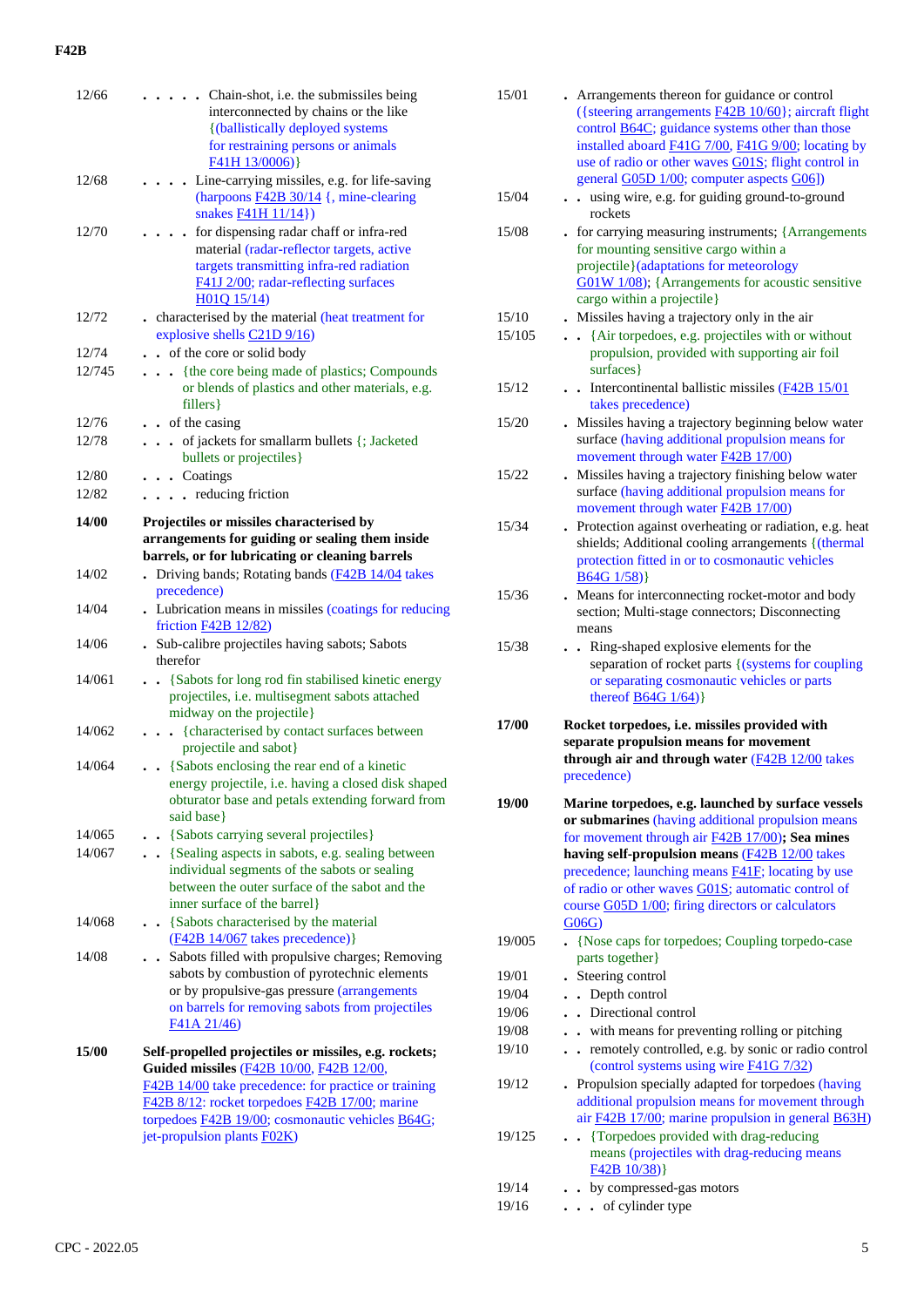| 19/18<br>19/20 | $\cdots$ of turbine type<br>. characterised by the composition of propulsive<br>gas; Manufacture or heating thereof in<br>torpedoes                                                 |
|----------------|-------------------------------------------------------------------------------------------------------------------------------------------------------------------------------------|
| 19/22          | . . by internal-combustion engines                                                                                                                                                  |
| 19/24          | • by electric motors                                                                                                                                                                |
| 19/26          | • by jet propulsion                                                                                                                                                                 |
| 19/28          | with means for avoiding visible wake                                                                                                                                                |
| 19/30          | with timing control of propulsion                                                                                                                                                   |
| 19/36          | adapted to be used for exercise purposes, e.g.                                                                                                                                      |
|                | indicating position or course                                                                                                                                                       |
| 19/38          | with means for causing torpedoes to surface at<br>end of run                                                                                                                        |
| 19/40          | . by expelling liquid ballast                                                                                                                                                       |
| 19/42          | . by releasing solid ballast                                                                                                                                                        |
| 19/44          | by enlarging displacement                                                                                                                                                           |
| 19/46          | adapted to be launched from aircraft                                                                                                                                                |
| 21/00          | <b>Depth charges</b> (F42B 12/00 takes precedence; for<br>practice or training <b>F42B 8/28</b> ; laying aspects <b>B63G</b> )                                                      |
| 22/00          | Marine mines, e.g. launched by surface vessels<br>or submarines $(F42B 12/00)$ takes precedence;<br>for practice or training <b>F42B 8/28</b> ; mine laying or<br>sweeping $B63G$ ) |
| 22/02          | • Contact mines {, e.g. antenne-type mines}(contact<br>fuzes F42C 7/02)                                                                                                             |
| 22/04          | . Influenced mines, e.g. by magnetic or acoustic<br>effect                                                                                                                          |
| 22/06          | • Ground mines                                                                                                                                                                      |
| 22/08          | Drifting mines (with propulsion means <b>F42B 19/00</b> )                                                                                                                           |
| 22/10          | Moored mines                                                                                                                                                                        |
| 22/12          | at a fixed depth setting<br>$\ddot{\phantom{0}}$                                                                                                                                    |
| 22/14          | . . at a variable depth setting                                                                                                                                                     |
| 22/16          | using mechanical means, e.g. plummet and<br>$\cdots$<br>float                                                                                                                       |
| 22/18          | . using hydrostatic means                                                                                                                                                           |
| 22/20          | using magnetic or acoustic depth-control means                                                                                                                                      |
| 22/22          | . having self-contained sinking means                                                                                                                                               |
| 22/24          | Arrangement of mines in fields or barriers (net<br>barriers for harbour defence <b>F41H 11/05</b> )                                                                                 |
| 22/42          | - with anti-sweeping means, e.g. electrical                                                                                                                                         |
| 22/44          | adapted to be launched from aircraft<br>$\ddot{\phantom{0}}$                                                                                                                        |
| 23/00          | Land mines {; Land torpedoes} (F42B 12/00 takes<br>precedence; for practice or training F42B 8/28)                                                                                  |
| 23/005         | {Selfpropelled land mines}                                                                                                                                                          |
| 23/04          | . anti-vehicle {, e.g. anti-aircraft or anti tank (hollow<br>charges per se F42B 1/02; artillery projectiles<br>having hollow charges <b>F42B 12/10</b> )}                          |
| 23/08          | non-metallic<br>$\sim$                                                                                                                                                              |
| 23/10          | . anti-personnel                                                                                                                                                                    |
| 23/14          | . . non-metallic                                                                                                                                                                    |
| 23/16          | . . of missile type, i.e. {all kinds of mines launched}                                                                                                                             |
|                | for detonation after ejection from ground (fuzes<br>for initiating mine ejection $F42C$ 1/09)                                                                                       |
| 23/24          | . Details                                                                                                                                                                           |
| 25/00          | Fall bombs (F42B 10/00, F42B 12/00 take                                                                                                                                             |
|                | precedence; for practice or training F42B 8/12 {;<br>gliding type bombs <b>F42B</b> 15/105})                                                                                        |
| 27/00          | Hand grenades (F42B 12/00 takes precedence; for<br>practice or training <b>F42B 8/12</b> )                                                                                          |
| 27/08          | . with handle                                                                                                                                                                       |

| 29/00          | Noiseless, smokeless, or flashless missiles launched<br>by their own explosive propellant                                                           |  |  |  |  |
|----------------|-----------------------------------------------------------------------------------------------------------------------------------------------------|--|--|--|--|
| 30/00          | Projectiles or missiles, not otherwise provided<br>for, characterised by the ammunition class or<br>type, e.g. by the launching apparatus or weapon |  |  |  |  |
|                | used (F42B 10/00, F42B 12/00, F42B 14/00 take                                                                                                       |  |  |  |  |
|                | precedence)                                                                                                                                         |  |  |  |  |
| 30/003         | {Closures or baseplates therefor (closures for<br>blasting cartridges <b>F42B</b> 3/24, for shotgun                                                 |  |  |  |  |
|                | cartridges <b>F42B</b> 7/12)}                                                                                                                       |  |  |  |  |
| 30/006         | • {Mounting of sensors, antennas or target trackers on                                                                                              |  |  |  |  |
|                | projectiles}                                                                                                                                        |  |  |  |  |
| 30/02          | . Bullets                                                                                                                                           |  |  |  |  |
| 30/04          | Rifle grenades                                                                                                                                      |  |  |  |  |
| 30/06          | Bullet traps or bullet decelerators therefor<br>$\bullet$                                                                                           |  |  |  |  |
| 30/08<br>30/10 | . Ordnance projectiles or missiles, e.g. shells<br>. Mortar projectiles                                                                             |  |  |  |  |
| 30/12          | . with provision for additional propulsive                                                                                                          |  |  |  |  |
|                | charges, or for varying the length                                                                                                                  |  |  |  |  |
| 30/14          | Harpoons (for hand-held spring or air guns                                                                                                          |  |  |  |  |
|                | F42B 6/02)                                                                                                                                          |  |  |  |  |
| 33/00          | <b>Manufacture of ammunition; Dismantling of</b>                                                                                                    |  |  |  |  |
|                | ammunition; Apparatus therefor (F42B 5/188                                                                                                          |  |  |  |  |
|                | takes precedence; manufacturing processes for                                                                                                       |  |  |  |  |
|                | hollow charges <b>F42B 1/036</b> ; manufacture of blasting                                                                                          |  |  |  |  |
| 33/001         | cartridge initiators F42B 3/195)<br>• {Devices or processes for assembling ammunition,                                                              |  |  |  |  |
|                | cartridges or cartridge elements from parts}                                                                                                        |  |  |  |  |
| 33/002         | • {Orienting or guiding means for cartridges or                                                                                                     |  |  |  |  |
|                | cartridge parts during the manufacturing or                                                                                                         |  |  |  |  |
|                | packaging process; Feeding cartridge elements to                                                                                                    |  |  |  |  |
| 33/004         | automatic machines}<br>• {Cartridge loaders of the rotatable-turret type}                                                                           |  |  |  |  |
| 33/005         | • {Crimping cartridge cases on projectiles}                                                                                                         |  |  |  |  |
| 33/007         | • {Making cavities in an explosive or propulsive                                                                                                    |  |  |  |  |
|                | charge}                                                                                                                                             |  |  |  |  |
| 33/008         | • {Cutting explosive or propulsive charges}                                                                                                         |  |  |  |  |
| 33/02          | Filling cartridges, missiles, or fuzes; Inserting                                                                                                   |  |  |  |  |
|                | propellant or explosive charges $\left( \frac{F42B}{33/004} \right)$<br>takes precedence) }                                                         |  |  |  |  |
| 33/0207        | {Processes for loading or filling propulsive or                                                                                                     |  |  |  |  |
|                | explosive charges in containers}                                                                                                                    |  |  |  |  |
| 33/0214        | . {by casting $(F42B\ 33/004$ takes precedence)}                                                                                                    |  |  |  |  |
| 33/0221        | . . {by centrifugal casting}                                                                                                                        |  |  |  |  |
| 33/0228        | {Funnel arrangements therefor}<br>$\ddot{\phantom{0}}$                                                                                              |  |  |  |  |
| 33/0235        | {Heating of casting equipment or explosive<br>$\ddot{\phantom{a}}$<br>charge containers during the loading process}                                 |  |  |  |  |
| 33/0242        | {by pressure casting}<br>$\ddot{\phantom{0}}$                                                                                                       |  |  |  |  |
| 33/025         | . {by compacting $(F42B 33/004$ takes precedence)}                                                                                                  |  |  |  |  |
| 33/0257        | {by vibration compacting}                                                                                                                           |  |  |  |  |
| 33/0264        | {by using screw-type feeders (F42B 33/004 takes<br>$\ddot{\phantom{0}}$                                                                             |  |  |  |  |
|                | precedence) }                                                                                                                                       |  |  |  |  |
| 33/0271        | {for extruding blasting cartridges}                                                                                                                 |  |  |  |  |
| 33/0278        | • {Safety arrangements therefor (F42B 33/004<br>takes precedence) }                                                                                 |  |  |  |  |
| 33/0285        | {Measuring explosive-charge levels in containers                                                                                                    |  |  |  |  |
|                | or cartridge cases; Methods or devices for                                                                                                          |  |  |  |  |
|                | controlling the quantity of material fed or filled                                                                                                  |  |  |  |  |
|                | (F42B 33/004 takes precedence; controlling                                                                                                          |  |  |  |  |
|                | the quantity of material fed in packaging<br>$B65B3/26$ }                                                                                           |  |  |  |  |
| 33/0292        | {by volumetric measurement, i.e. the volume of                                                                                                      |  |  |  |  |
|                | the material being determined before filling}                                                                                                       |  |  |  |  |